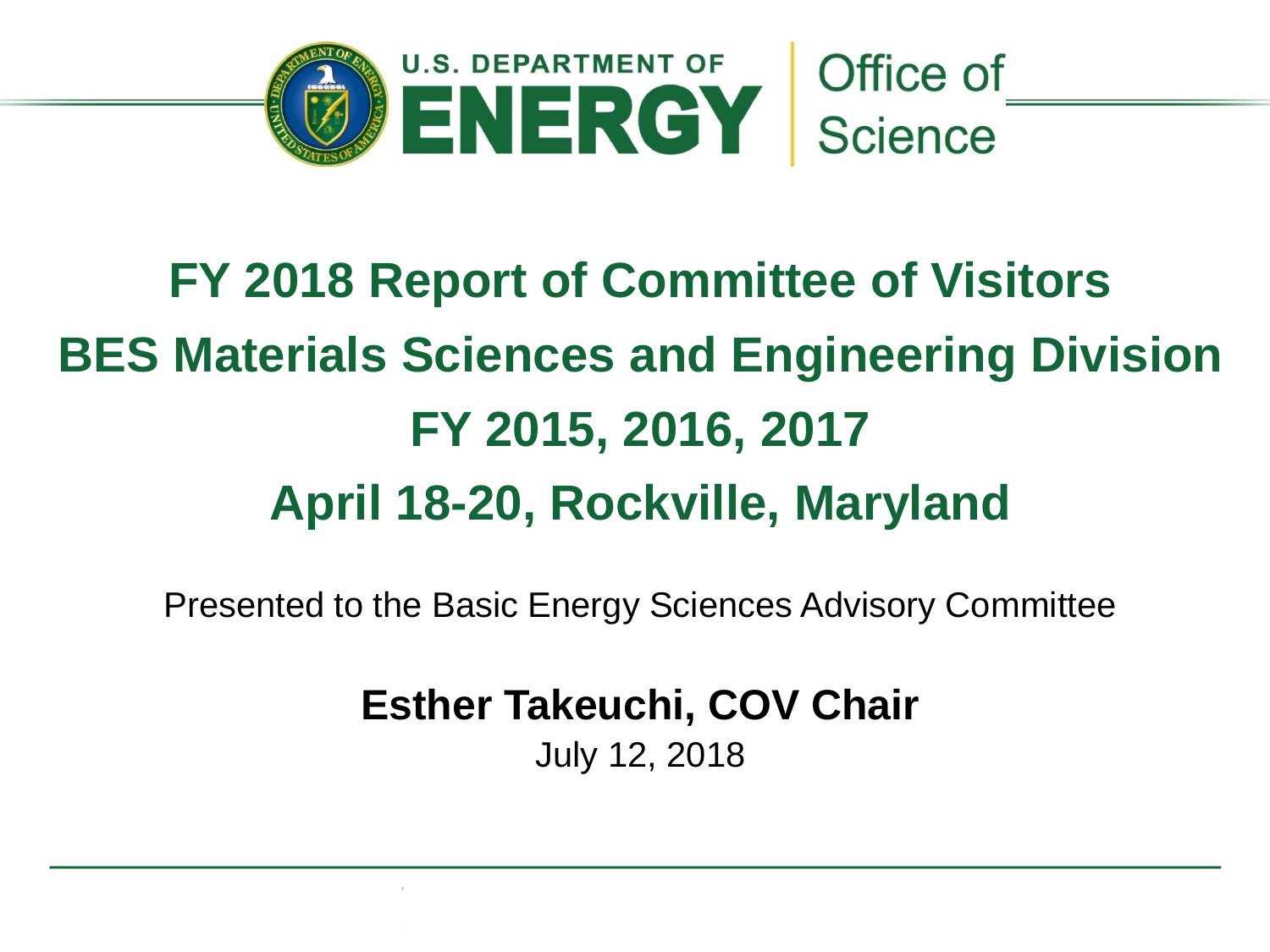#### Committee of Visitor Charge (Standard)

- **1.** For both DOE laboratory projects (Field Work Proposals) and grant program, assess the efficacy and quality of the process used: (a) solicit, review, recommend, and document proposal actions and (b) monitor active projects and programs.
- **2**. Within the boundaries defined by the DOE missions and available funding, comment on how the award process has affected:

(a) the breadth and depth of portfolio elements, and

(b) the national and international standing of the portfolio elements**.**

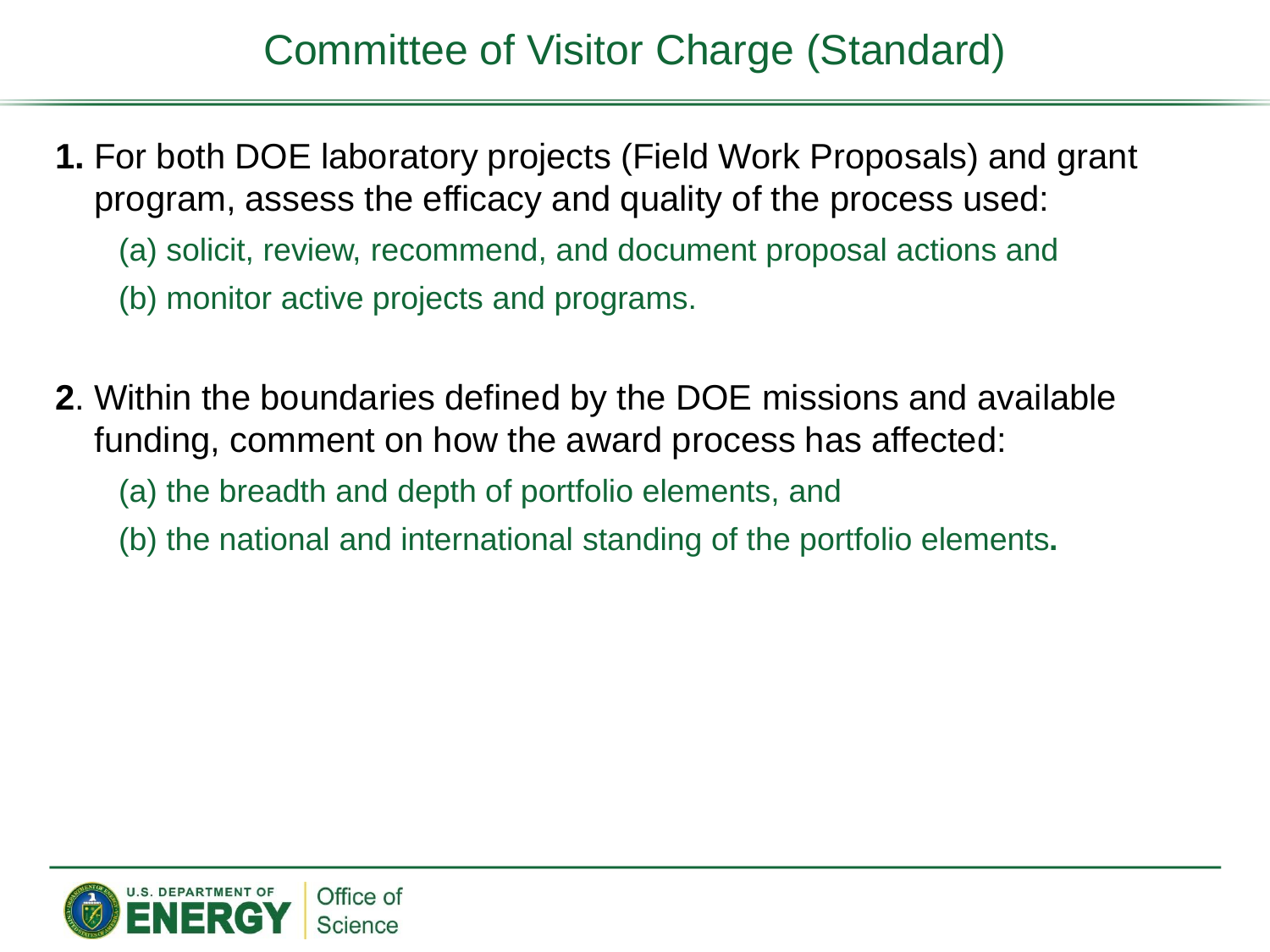### FY 2018 BES-MSE Committee of Visitors

- Members provided access prior to the COV meeting. A tutorial on how to use PAMS for the COV was also provided.
- PAMS used to access proposal and award folders, report template, list of the core research proposal activities of the Division, copies of 2012 and 2015 MSE Division COV reports together with the BES response
- Additional information supplied to each member during the meeting of the COV: Copies of the plenary presentations, web highlights from each of the Division's programs, and summary of the EPSCoR program
- Covered applications for the following Funding Opportunities and Lab Announcements:
	- FY 2015 –2017 Office of Science Annual FOAs
	- FY 2015 –2017 Early Career Research Program (first time inclusion in COV)
	- FY 2015 and 2016 –Computational Materials Sciences (CMS)
	- FY 2016 -EPSCoR State National Laboratory Partnership and Ammonia State National Laboratory Partnership FOAs
	- FY 2017 Scientific Discovery through Advanced Computing (SciDAC)

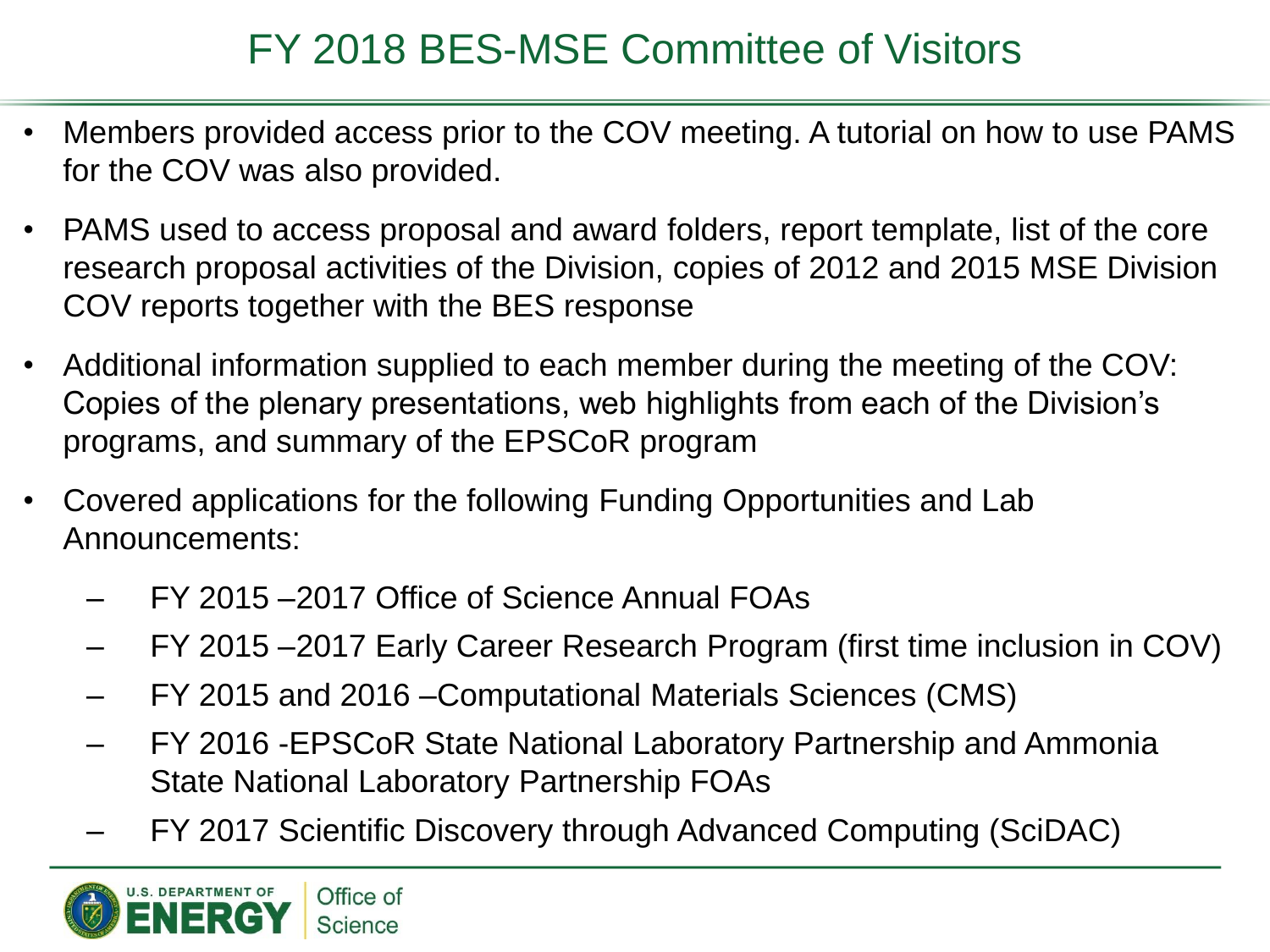#### FY 2018 BES-MSE Committee of Visitors

17 COV panelists organized into 4 panels (Centered on the 3 MSE Division team components and EPSCoR):

> 1. Scattering and Instrumentation Sciences Team Lead: Susanne Stemmer, UCSB

2. Materials Discovery, Design, and Synthesis Team Lead: Monica Olvera de la Cruz, Northwestern University

3. Condensed Matter and Materials Physics Team Lead: Harold Hwang, SLAC/Stanford

4. Established Program to Stimulate Competitive Research (EPSCoR) Lead: Jeff Nelson, SNL

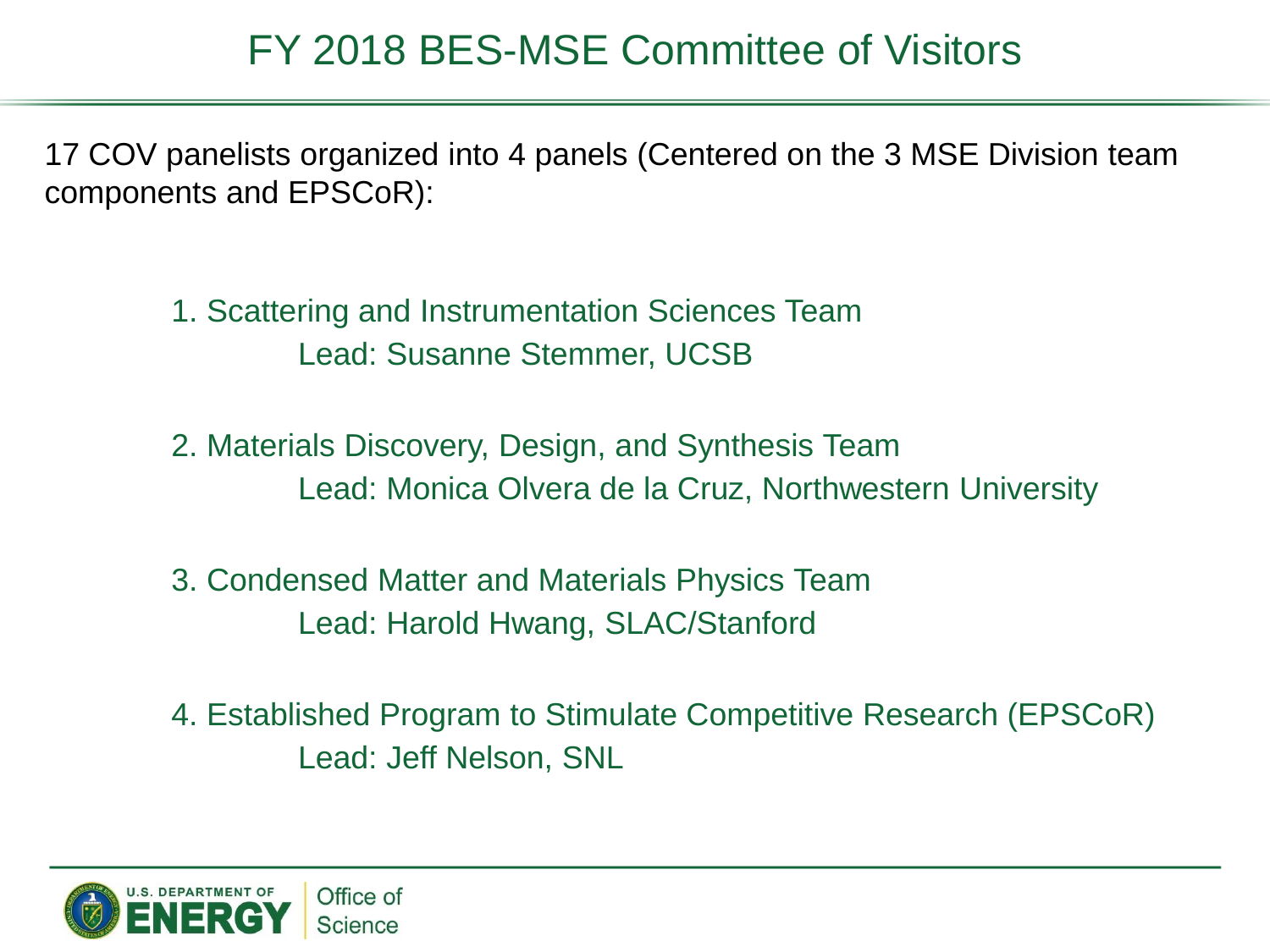#### COV Members

| <b>Last Name</b>    | <b>First Name</b> | <b>Affiliation</b>                      |
|---------------------|-------------------|-----------------------------------------|
| Allison             | John              | University of Michigan                  |
| Bobey               | Svilen            | University of Delaware                  |
| Bonnell             | Dawn              | University of Pennsylvania              |
| DeYoreo             | Jim               | PNNL/University of Washington           |
| Gedik               | Nuh               | Massachusetts Institute of Technology   |
| Headrick            | Randall           | University of Vermont                   |
| Huang               | Yu                | University of California, Los Angeles   |
| **Hwang             | Harold            | <b>SLAC/Stanford University</b>         |
| Lau                 | Jeanie            | Ohio State University                   |
| Millis              | Andy              | Columbia University                     |
| **Nelson            | Jeff              | Sandia National Laboratories            |
| **Olvera de la Cruz | Monica            | Northwestern University                 |
| Ong                 | Phuan             | Princeton University                    |
| Sinha               | Sunil (Sunny)     | University of California, San Diego     |
| **Stemmer           | Susanne           | University of California, Santa Barbara |
| *Takeuchi           | Esther            | Stony Brook University/ BNL             |
| Yakobson            | <b>Boris</b>      | <b>Rice University</b>                  |

COV Demographics •Academia: 16; DOE Lab: 4

•Funded by BES-MSE: 14

•EPSCoR state representatives: 3

•BESAC Service: 3

(Note: 3 COV members have joint academic and national lab appointments)

\* COV Chair

\*\* Panel Leads

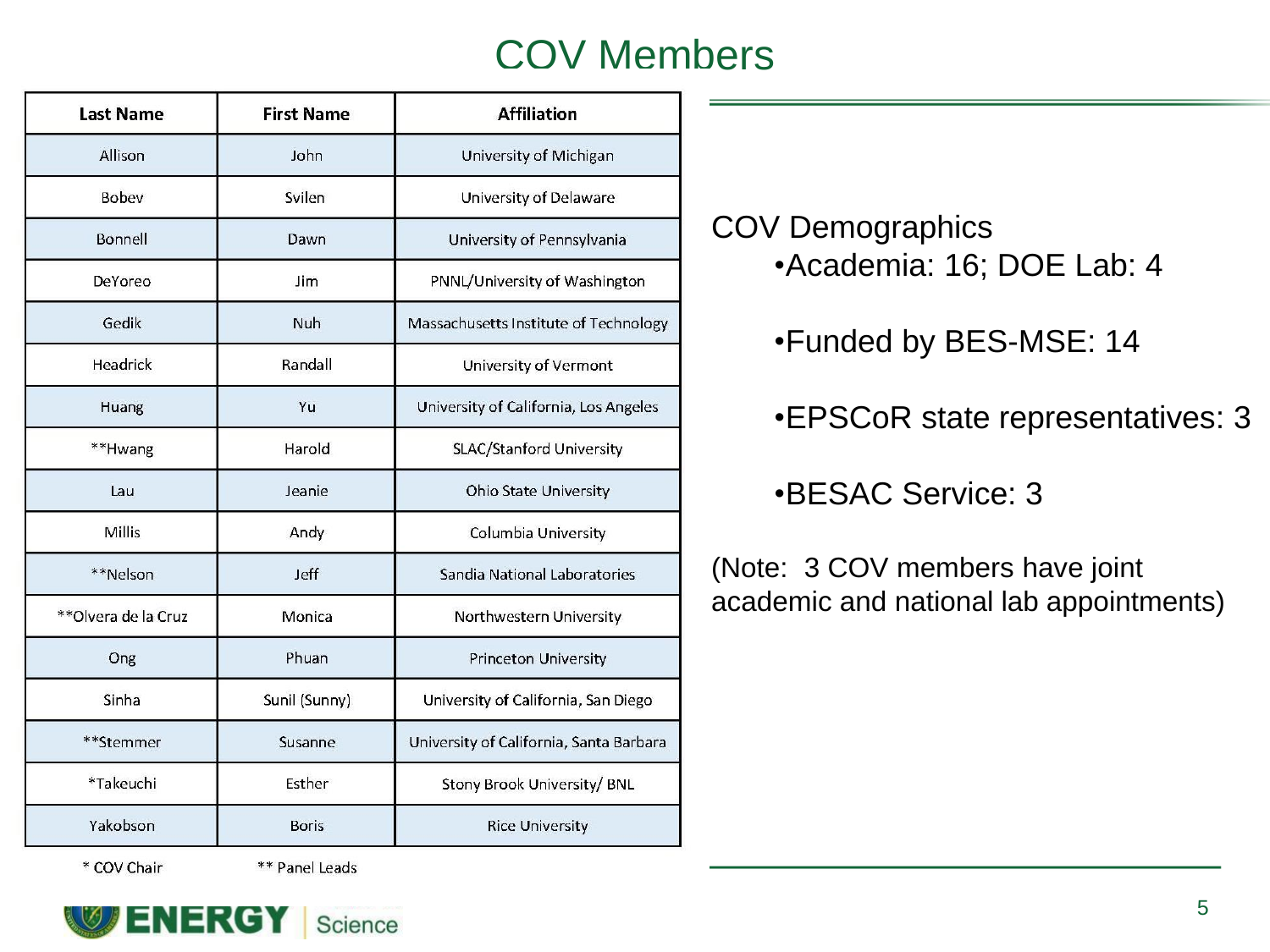# Major Findings (1)

- 1. The program managers are doing an outstanding job of managing their portfolios as they are knowledgeable, using high quality reviewers and are making highly informed decisions. They should be commended on their high quality work. Further, many PIs comment on the importance of having a sustained contact person. This can contribute to continuity of programs.
- 2. The use of white papers is a very valuable and effective process. The program managers devote significant time to this process where they inform prospective Principal Investigators (PIs) on the areas of emphasis for their program. The success of proposals is strongly influenced by the PI engagement with the program managers during the white paper phase. While the process is informal using email and phone calls, the COV sees no need to formalize the process.
- 3. The COV observes that there is an appropriate turn-over rate for the program portfolios. This ensures the ability to maintain strong continuity as well as the ability to bring in fresh ideas and new PIs.
- 4. The Basic Research Needs (BRN) reports are highly influential, both in terms of shaping/focusing the portfolio and defining fields as a whole. These reports are outstanding resources for those in the field and provide a view of needed research directions.

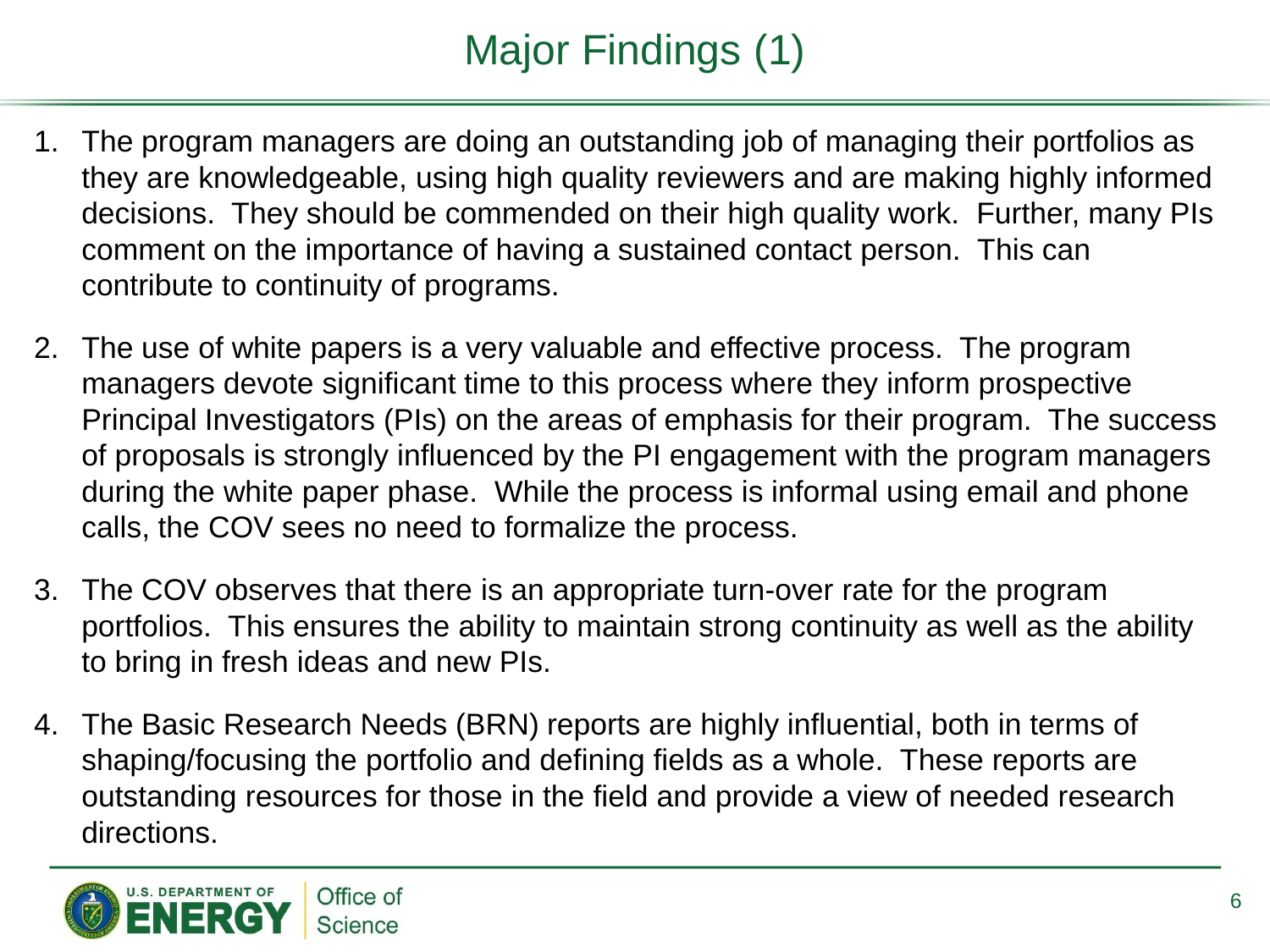# Major Findings (2)

- 5. DOE BES is unique in providing strong and sustained support in the fields of characterization and technique development. This support bears fruit in enabling science that otherwise may not be possible.
- 6. PAMS was overall an effective tool to provide detailed information to the members of the COV. The panel members also comment that PAMS is also a useful proposal submission tool. Specific additional information that could be made more readily accessible is highlighted in the panel reports that may be useful for future COVs.
- 7. PI meetings are outstanding venues to gain insight into program content, initiate collaborations and provide crucial interactions for EPSCoR and Early Career PIs. These meetings are regarded as some of the best, if not the best in the field. Additional site visits by program managers would be useful, particularly for the academic PIs.
- 8. Several members of the COV find 3 years to be too short for funding cycles, in particular for larger multi-PI efforts including those at DOE national laboratories.

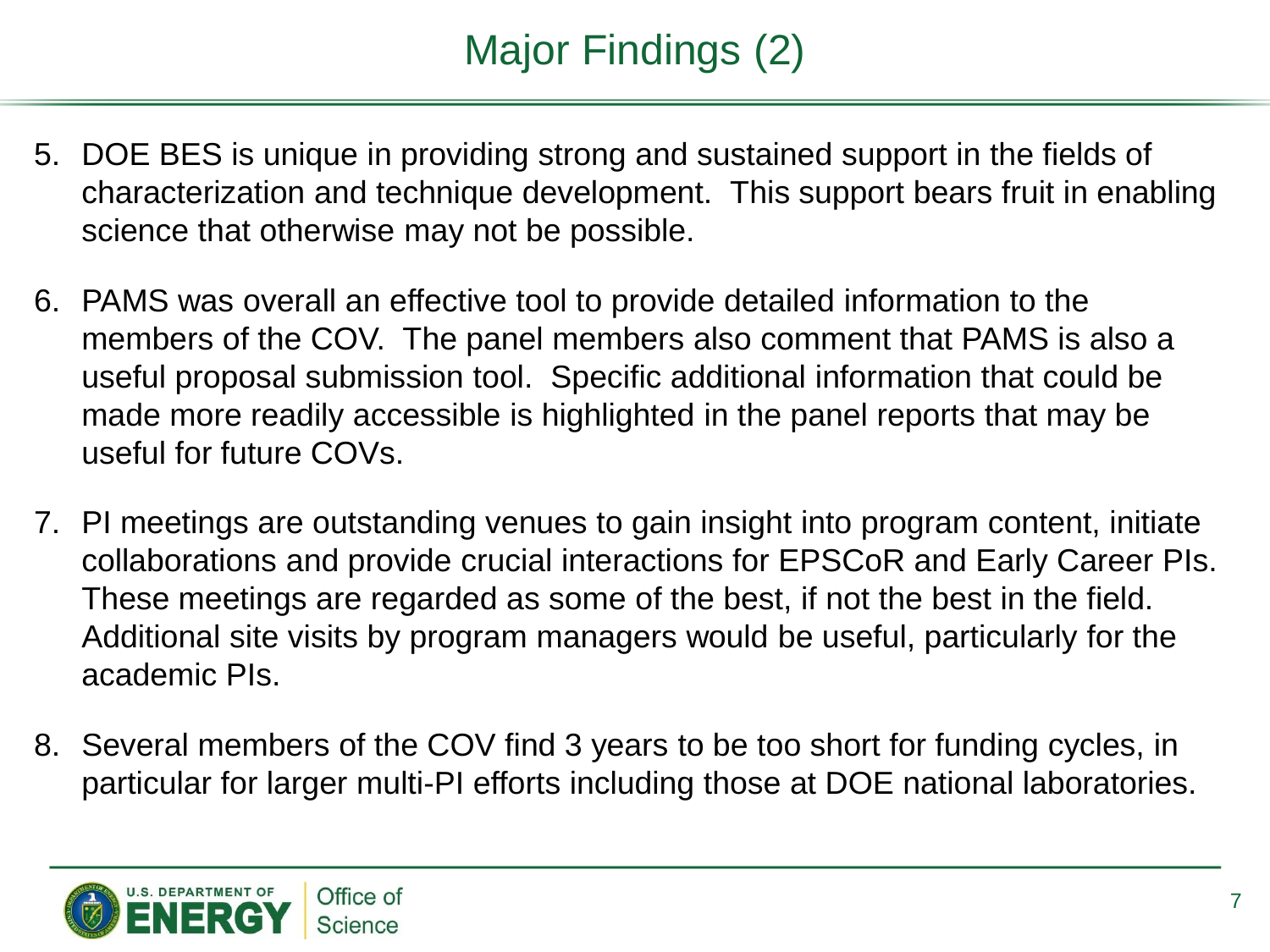## Major Recommendations (1)

- 1. It is highly recommended that the program managers are provided expanded travel funds to attend national and international meetings/conferences to stay informed about the field and conduct site visits. This should include participation in smaller, focused workshops which are often highly informative. The lack of travel funds inhibits direct access by the program managers to rapidly evolving domestic and international research.
- 2. The COV recommends addition of staff to the MSE Division. First, replacement of personnel that have left is needed. Second, current staffing levels provide little to no opportunity to train personnel in anticipation of retirements or departures. The program managers play critical roles in the stewardship of the research portfolio and the need for additional talented staff is emphasized.
- 3. Consider implementing the flexibility to make COVs less frequent than every 3 years. The decisions regarding timing would be made in conjunction with the relevant constituencies such as the division, DOE leadership and BESAC.

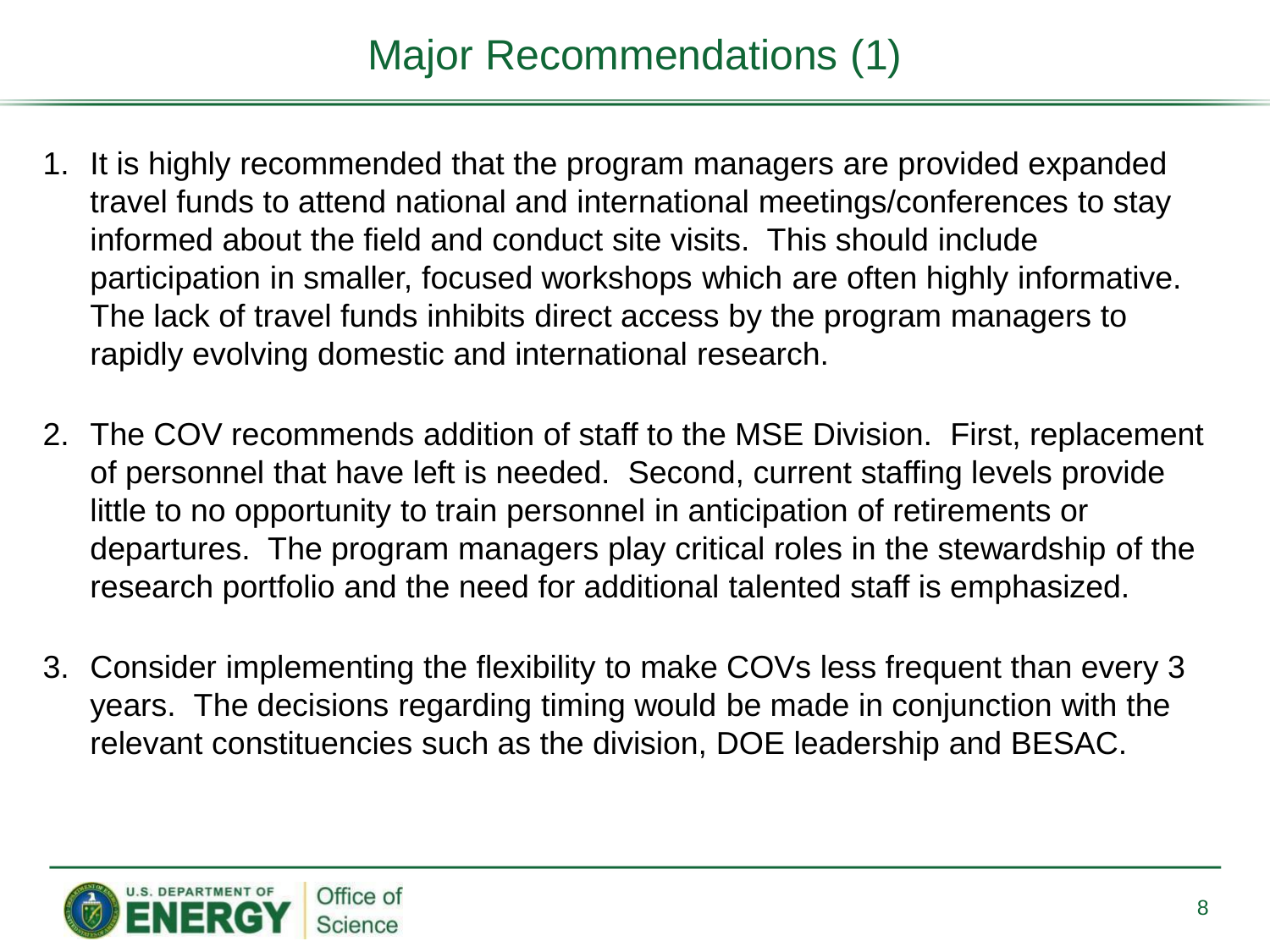## Major Recommendations (2)

- 4. The COV recommends implementing the option to extend the term of awards. Consider ideas such as 4-5 years for large multi-PI awards or 3+2 awards based on the program needs, success, and program manager's discretion.
- 5. The Early Career Research Program has clearly been a big success in attracting top new talent and should definitely be continued. Based on the low acceptance rate, it is perceived that the early career program may be accepting too many full proposal submissions. Consider methods to reduce the number of full proposals submitted.
- 6. Continue and expand communication pathways of programmatic emphasis areas and those deemphasized. This is particularly important for EPSCoR, academic early career or first time PIs.
- 7. The COV recognizes that metrics for research are needed and it is understood that multiple considerations are currently employed. The COV expresses caution about the perception of using publication in 'high impact factor' journals as a metric of program success. (Note: The COV saw no evidence that "high impact" journal publications were used inappropriately by MSE staff in assessment of awards.)

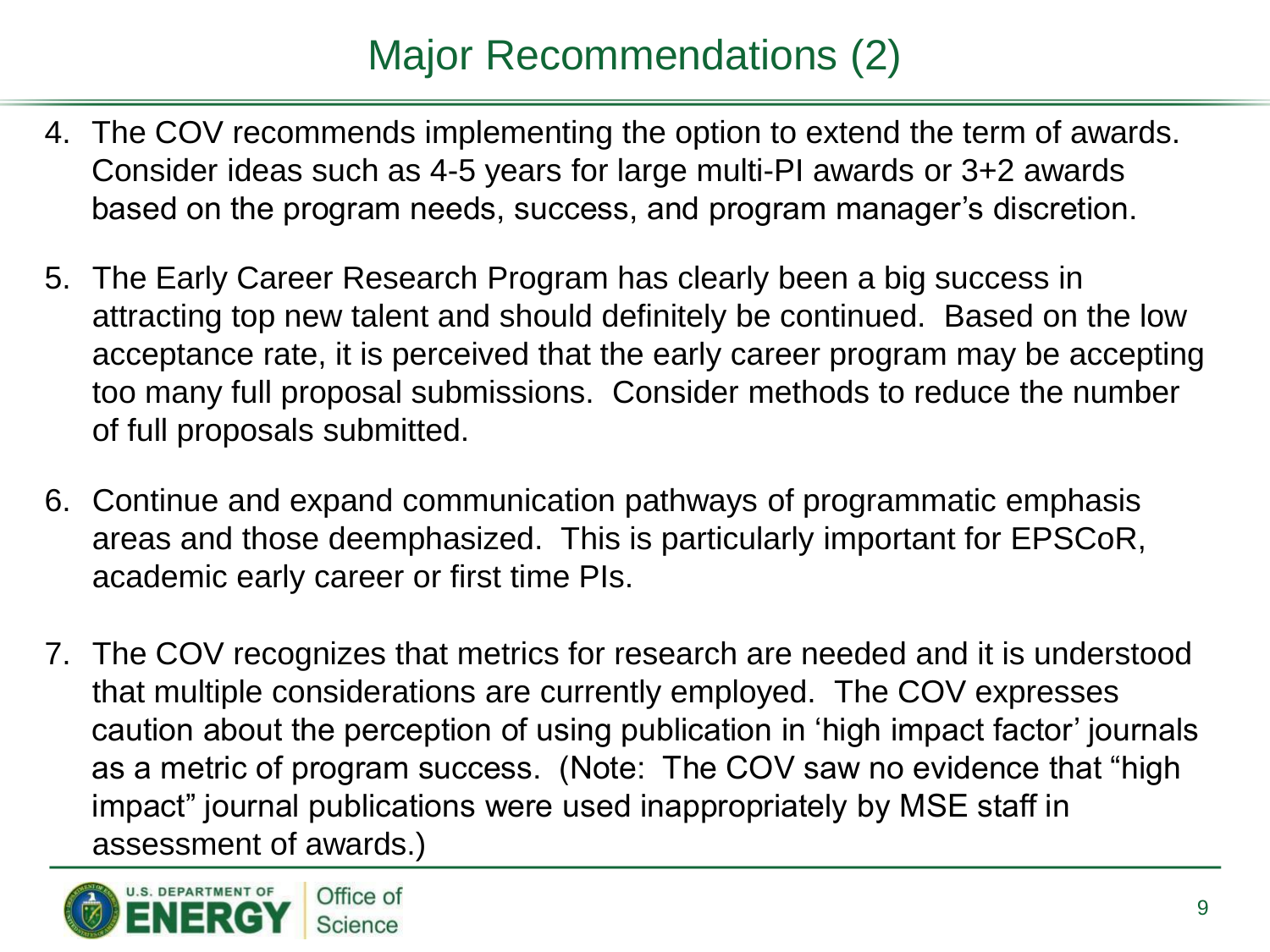- The COV chair and the COV highly commend the BES MSE Division personnel and leadership for the significant advance preparation and planning that they completed prior to the arrival of the COV members. This advance effort was important in enabling the process to flow smoothly.
- The COV chair and the COV express their appreciation to the BES MSE Division personnel and leadership for their active participation in the process during the COV on-site activities. The discussions among the COV panelists, the program managers and the leadership enabled any questions or issues to be addressed real time. This provided for an effective process with significant interaction.
- The COV chair commends the panel leads and panel members for their participation and thoughtful insights.